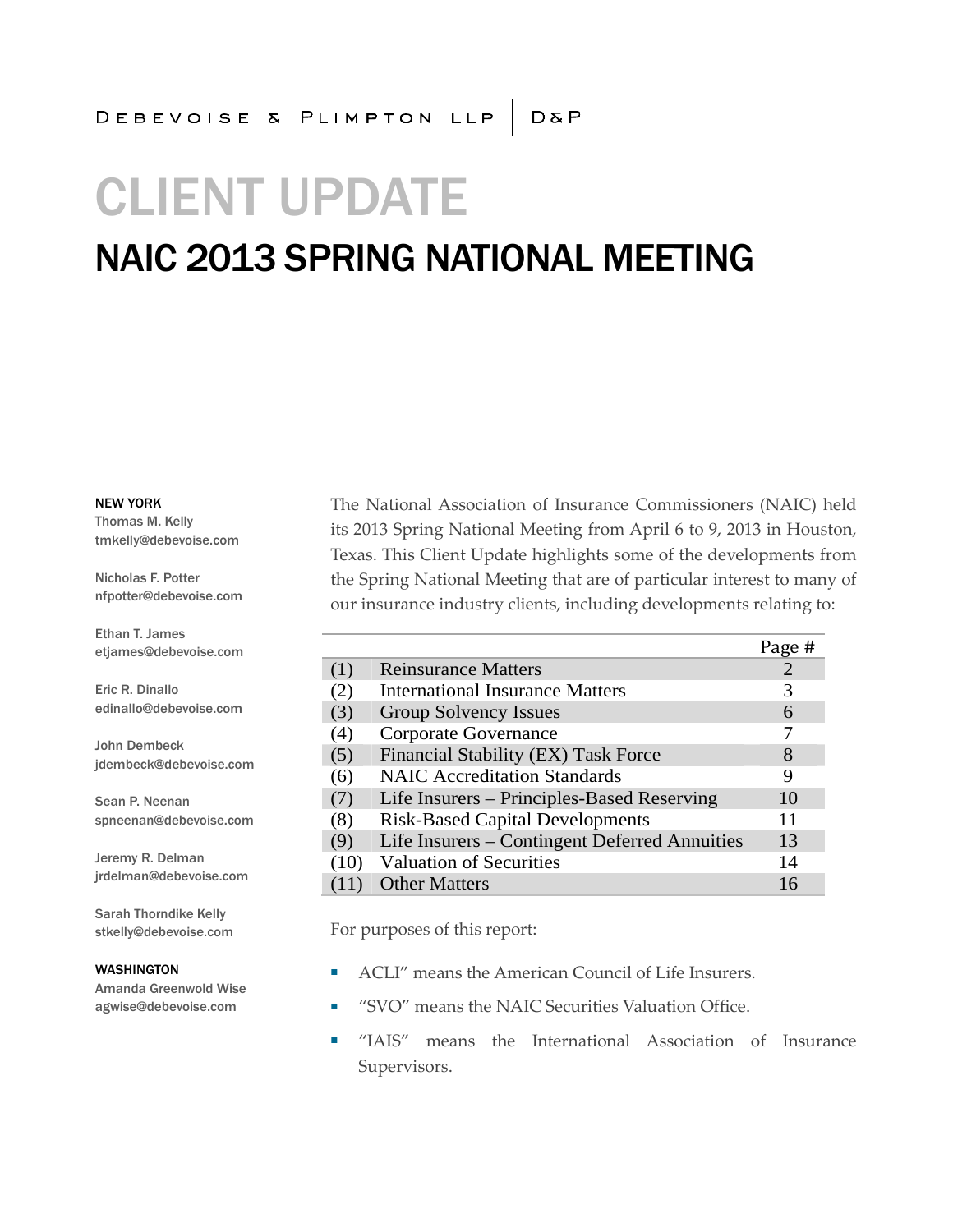#### (1) REINSURANCE MATTERS

### *Implementation of 2011 Reinsurance Credit Model Amendments*

The **Reinsurance (E) Task Force** received a report from NAIC staff summarizing the implementation of the 2011 revisions to the Credit for Reinsurance Model Law and Model Regulation. The purpose of the revisions is to allow for reduced reinsurance collateral requirements for non-U.S. licensed reinsurers that are licensed and domiciled in qualified jurisdictions. The NAIC staff report indicated that, to date, 11 states have enacted the revisions, which represents close to half of primary insurance premiums, and an additional 12 states are considering legislation implementing the Model Law. Including these additional states, over two-thirds of primary insurance premiums are represented.

#### *Process for Developing and Maintaining the List of Qualified Jurisdictions*

At the 2012 Fall National Meeting, the **Reinsurance (E) Task Force** exposed for a 45-day comment period the draft NAIC Process for Developing and Maintaining the List of Qualified Jurisdictions. The list is referenced in the revised Credit for Reinsurance Model Law and Model Regulation, which provides that any assuming insurer, licensed and domiciled in a Qualified Jurisdiction, is eligible to be considered for certification by a state as a certified reinsurer for reinsurance collateral reduction purposes. The Task Force received an update that ten comment letters have been received and that the drafting group gave serious consideration to the comments in the revised draft. The revisions were intended to streamline the evaluation process and increase the use of existing materials, which should reduce costs. There is now further emphasis in the draft that this is an outcome-focused approach. The revisions addressed the Reinsurance Association of America's concern that insurer-specific information should not be shared unless appropriate. On-site reviews are now discretionary and the draft includes a list of factors to determine whether on-site review is necessary or advisable. Additionally, jurisdictions will not be required to undertake a self-evaluation report. The draft contains clarifications relating to an expedited review for four jurisdictions, including Bermuda, Switzerland, Germany and the United Kingdom. A number of interested parties commented on the draft, including the ACLI, which supports many of the changes. The Task Force exposed the draft for a 30-day public comment period, and explained that they are trying to position the document for NAIC approval by the 2013 Summer National Meeting with the goal of a list of conditionally approved jurisdictions by year-end.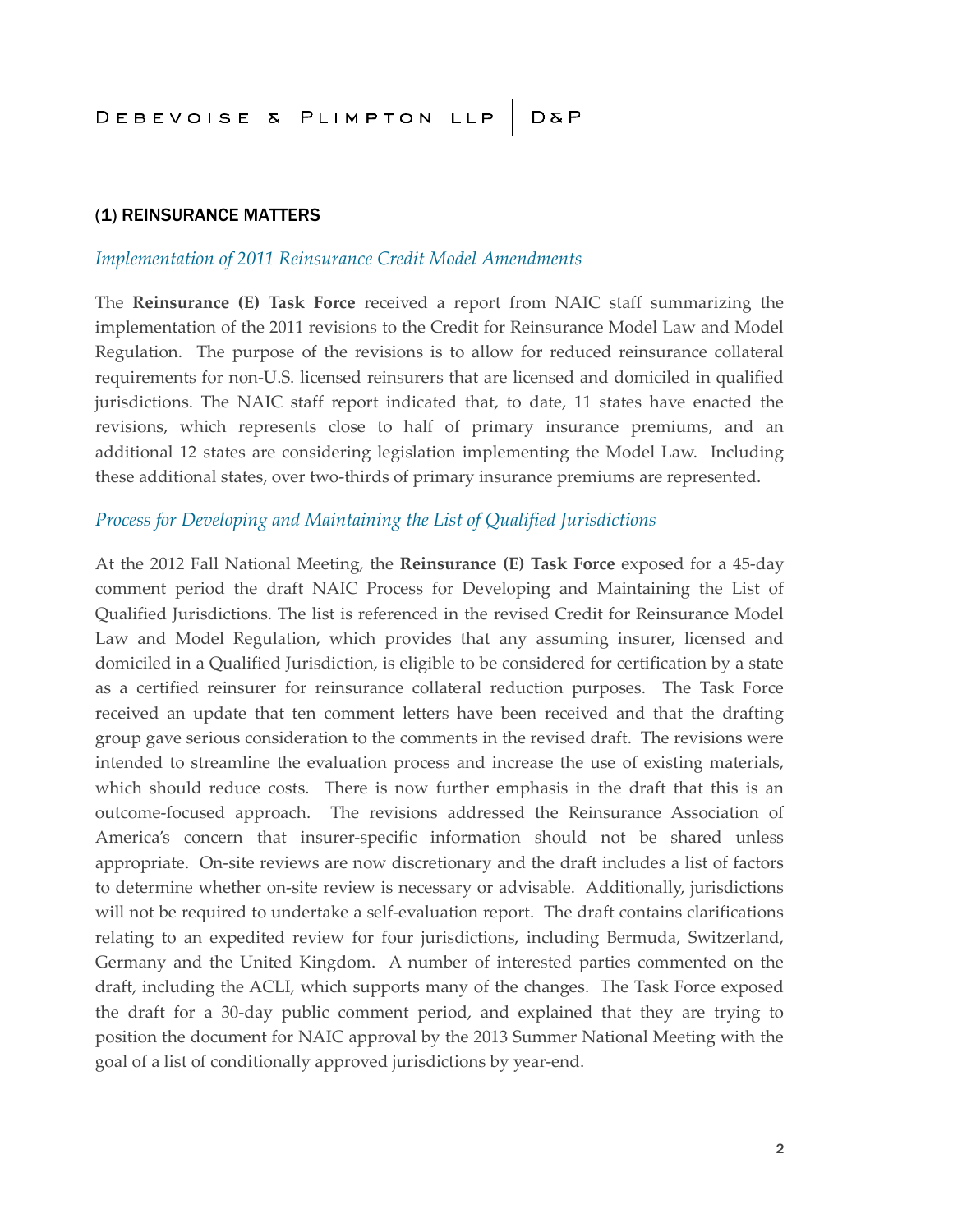### *Reinsurance Financial Analysis (E) Working Group*

The **Reinsurance (E) Task Force** received a report from the Reinsurance Financial Analysis (E) Working Group on the process for insurers seeking status as a certified reinsurer. An insurer submits an initial application to a single state and can then seek multi-state recognition of certification through the Working Group process. Interested parties raised the issue of confidentiality, and Pennsylvania Deputy Insurance Commissioner Steve Johnson replied that the Working Group has put together an excellent process that he believes would stand up in court whereby the information is received by the lead state and is then shared with the NAIC through an agreement between the NAIC and the lead state.

#### *Nonadmitted and Reinsurance Reform Act*

At the 2012 Fall National Meeting, the **Reinsurance (E) Task Force** received a report from NAIC staff summarizing a survey that was conducted in an effort to obtain information regarding state reactions to the Nonadmitted and Reinsurance Reform Act (NRRA) as provided in Title V of the Dodd-Frank Wall Street Reform and Consumer Protection Act. About two-thirds of the respondents believed that the NAIC should consider developing a standard definition and/or guidance with respect to the NRRA defined term "reinsurer" and the NRRA preemption of financial solvency regulation by nondomestic states of such entities. At the Spring National Meeting, the Task Force received an update that Dodd-Frank requires the Federal Insurance Office (FIO) to issue reports on the U.S. and global reinsurance markets, which includes a description of the impact of NRRA on the ability of states to access reinsurance information for regulated entities in their jurisdiction. The NAIC received a request from FIO to survey the states on this, which the NAIC plans to do.

#### (2) INTERNATIONAL INSURANCE MATTERS

#### *International Insurance Relations (G) Committee*

The **International Insurance Relations (G) Committee** received updates regarding several international relations bodies. In particular:

- The IAIS is moving ahead with plans to invite, on a fee-exempt basis, up to five consumer representatives to its public meetings.
- The Joint Forum (which brings together IAIS, the Basel Committee on Banking Supervision and the International Organization of Securities Commissions) will take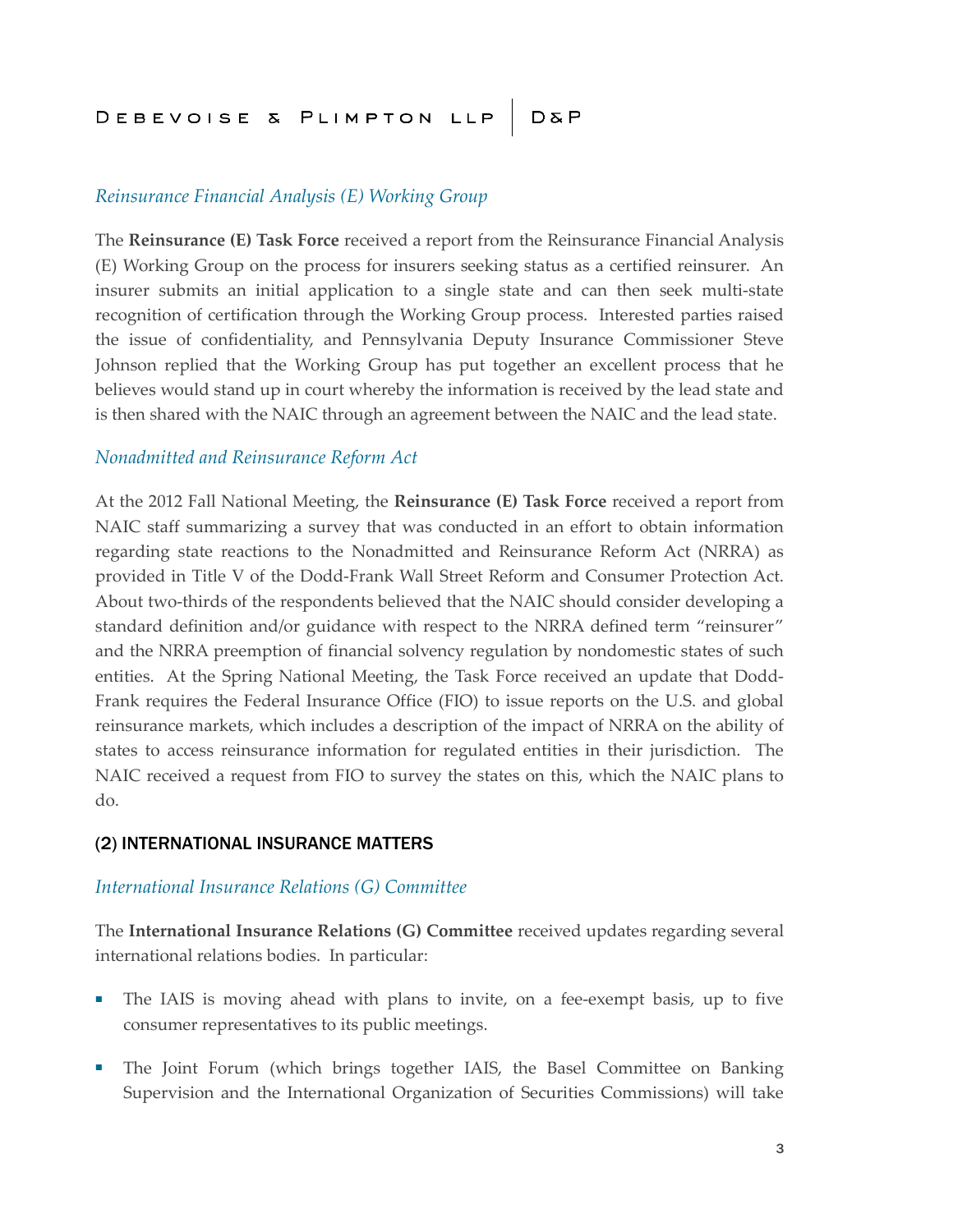up a pilot testing program of the principles of financial supervision of conglomerates in a few pilot jurisdictions.

- The US/EU Dialogue adopted a "Way Forward" plan regarding regulatory cooperation, including site visits.
- The OECD received a report from the NAIC regarding the contribution of the insurance industry to economic growth and financial stability, and the NAIC has proposed to issue a second report on the contribution of the insurance industry to long-term investment.
- The Federal Insurance Office has proposed holding regular conferences under the NAFTA umbrella among U.S., Canadian and Mexican insurance regulators, and the Committee will consider issues to bring to such conferences.

The Committee also discussed the ongoing efforts of the IAIS to promote cross-border regulatory cooperation in the supervision of internationally active insurers through the "Common Framework for the Supervision of Internationally Active Insurance Groups," or "ComFrame." In particular, the Committee noted that discussion of global capital requirements had been dropped from ComFrame because the issue was preventing ComFrame from moving forward. The Committee Chair and other Committee members expressed their disagreement with the idea of a global capital regime, noting that differences between jurisdictions make a uniform global regime problematic and that overreliance on the regulation of capital levels could cause systemic risk.

### *International Solvency and Accounting Standards (E) Working Group*

The **International Solvency and Accounting Standards (E) Working Group** received updates regarding the IAIS Solvency Subcommittee, the IAIS Accounting and Auditing Issues Subcommittee (AAISC), and two International Accounting Standards Board (IASB) exposure drafts.

The IAIS Solvency Subcommittee provided an update on the development of a scenariobased approach to assessing group solvency for the "Common Framework for the Supervision of Internationally Active Insurance Groups," or "ComFrame," which is a set of international supervisory requirements focusing on the effective group-wide supervision of internationally active insurance groups. NAIC staff reported that the scenarios being developed for assessing group solvency will be applied on a group basis and a legal entity basis. The ComFrame consultation draft was scheduled to be completed by July 1, 2013, but the release date was recently moved to the third quarter of 2013, which gives the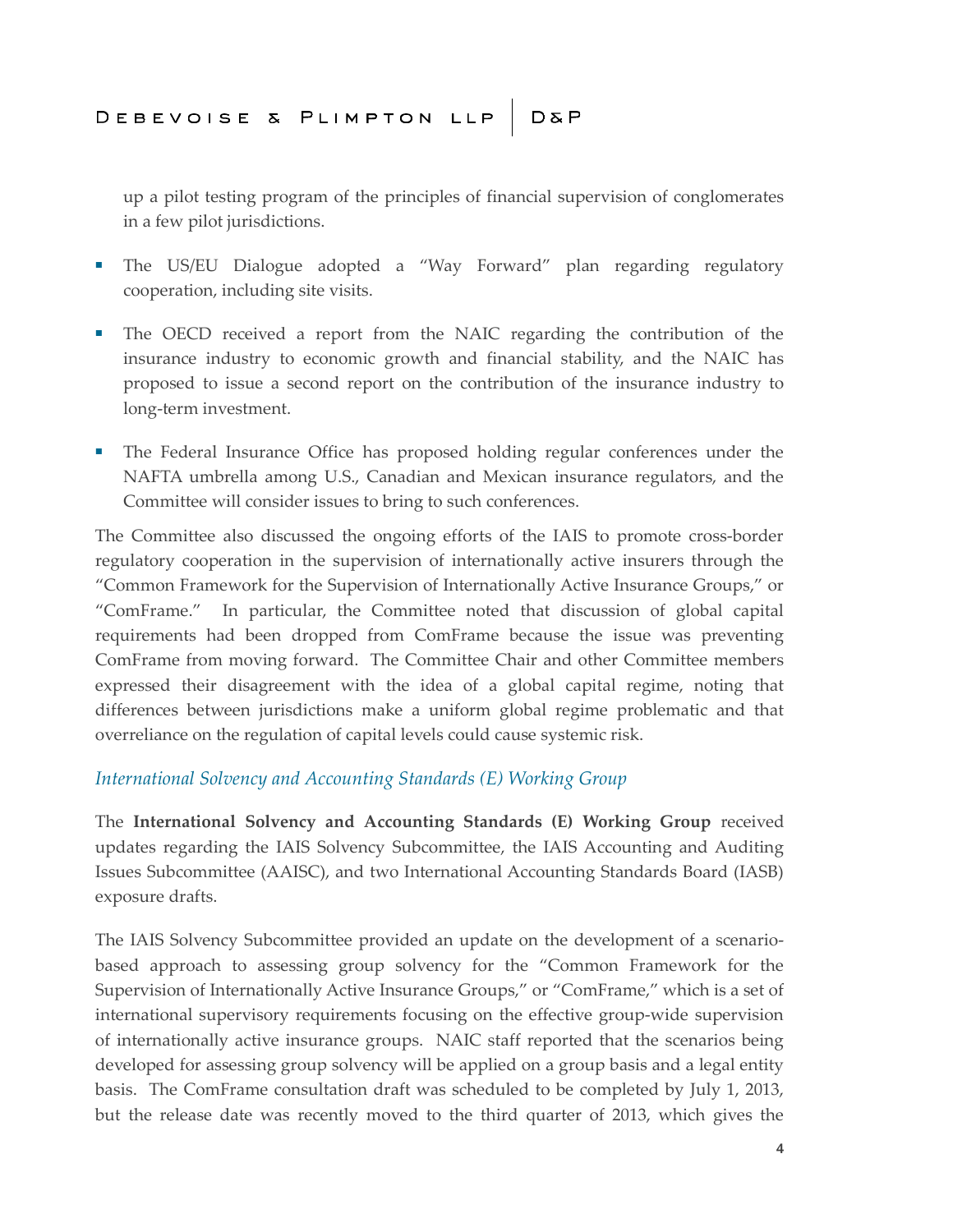Subcommittee more time to develop the scenario-based approach. Interested parties asked questions about the objective of the assessment. NAIC staff explained that the objective is to have a collaborative effort with other supervisors to obtain a more holistic view of capital beyond the local jurisdiction's requirements. Interested parties also asked about the group legal entity issue, with one party pointing out that ComFrame is supposed to complement, not replace, existing legal entity regulation and should therefore only be applied on a group basis. For example, if ComFrame is applied on a legal entity basis, a group that has a large number of individual entities would be required to do a lot of additional work, which would be expensive. The interested party urged the Working Group to make the decision to apply ComFrame only on a group basis before the field testing phase begins. There is a full IAIS Solvency Subcommittee meeting in two weeks in Tokyo and the focus will be on further developing the scenario-based approach. The ComFrame draft released in March 2013 will be updated after the meeting.

The Working Group also heard an update from NAIC staff on the IAIS AAISC. The AAISC met in late January 2013 in Basel and discussed the appropriate approach to valuation under ComFrame. S&P and A.M. Best made a presentation on the methodologies used by the rating agencies to standardize their analysis of insurers and the AAISC will use a similar approach to compare accounting regimes. The AAISC has been working with the IAIS Solvency Subcommittee to create a structure for valuation in which adjustments would be made to Internationally Active Insurance Groups' balance sheets to create a ComFrame Adjusted Pro Forma Balance Sheet. ComFrame has not endorsed U.S. SAP yet, but the AAISC was in agreement that it would not be a good idea to require an adjustment from U.S. SAP to U.S. GAAP and then to the ComFrame Balance Sheet. NAIC staff pointed out that there is a high degree of commonality as to what regulators require insurers to have on their balance sheets, but that there are two areas where there is likely to be controversy: financial assets and technical provisions. Regarding financial assets, overseas regulators have generally utilized a fair value approach, while U.S. state insurance regulators have used amortized cost. NAIC staff suspects that there will be few at the IAIS that agree with the U.S., largely because many of the members are from jurisdictions that have legislated for fair value. NAIC staff recommendation is to allow both amortized cost and fair value with a disclosure as to the difference. Regarding technical provisions, there is likely to be a difference regarding property/casualty discounting of reserves. An interested party raised a third potential point of controversy, which is credit for reinsurance. In the U.S., insurers are subject to stricter requirements for receiving reinsurance credit than insurers globally, which will put U.S. insurers at a disadvantage in terms of capital on the ComFrame Balance Sheet. Since the goal of the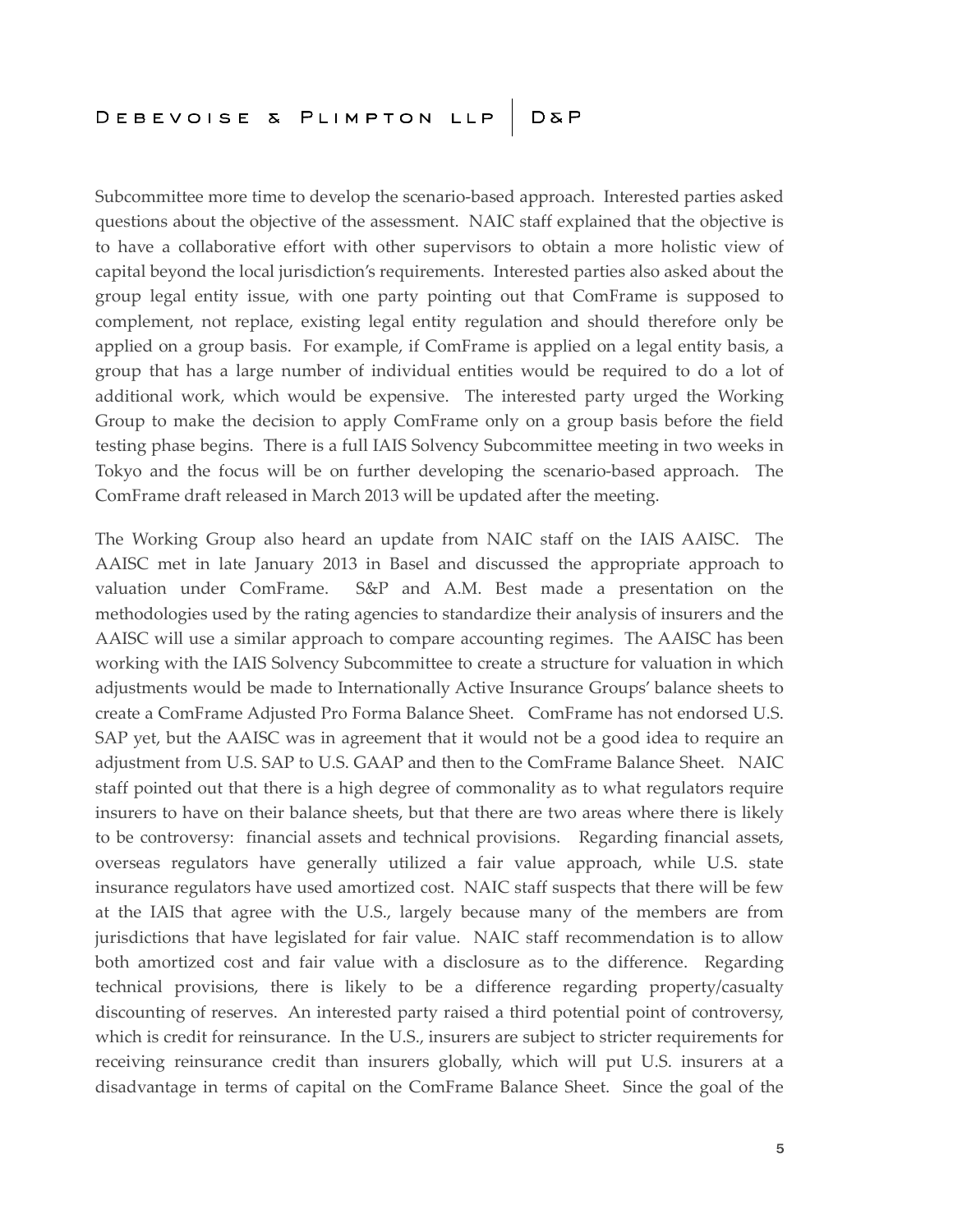ComFrame Balance Sheet is ballpark comparability of globally active insurers, the interested party emphasized that this needs to be addressed.

The Working Group heard status reports on two exposure drafts. The first was the IASB March 2013 Financial Instruments: Expected Credit Losses exposure draft, which includes a proposal for a new accounting model for impairment of financial assets involving the recognition of credit losses based on current estimates of expected shortfalls in contractual cash flows. This proposal is different from FASB's 2012 Current Expected Credit Losses Model because it distinguishes between instruments that have deteriorated in value since initial recognition and those that have not. The Working Group was asked to comment on this proposal. The second exposure draft was the IASB Insurance Contracts exposure draft, which is expected to be released by the end of the second quarter of 2013.

### *Corporate Governance (E) Working Group*

The **Corporate Governance (E) Working Group** received an update on the work of the IAIS. The Joint Forum held a plenary session at the end of February 2013 and one of the interesting issues discussed was longevity risk transfer and the implications for states. The IAIS Governance and Compliance Subcommittee is focused on ComFrame, as well as a new project analyzing the different approaches to corporate governance by insurers.

### (3) GROUP SOLVENCY ISSUES

The **Group Solvency Issues (E) Working Group** received an update on IAIS Insurance Groups and Cross Sectorial Issues Subcommittee Initiative. Last year, the IAIS began an issues paper identifying issues relating to branches of insurers and there have been three rounds of comments. Multiple interested parties pointed out that it is important to the industry that the paper not set forth a negative view of branches of insurers as many insurers benefit from the ability to operate on a branch basis outside of their jurisdiction of incorporation.

The Working Group then received an update on the Joint Forums initiatives. At the Joint Forum plenary in February 2013, there was a discussion of future work on principles for supervision of financial conglomerates, and the plenary authorized a group to do a test of principles. District of Columbia Commissioner White volunteered to be part of the evaluation team.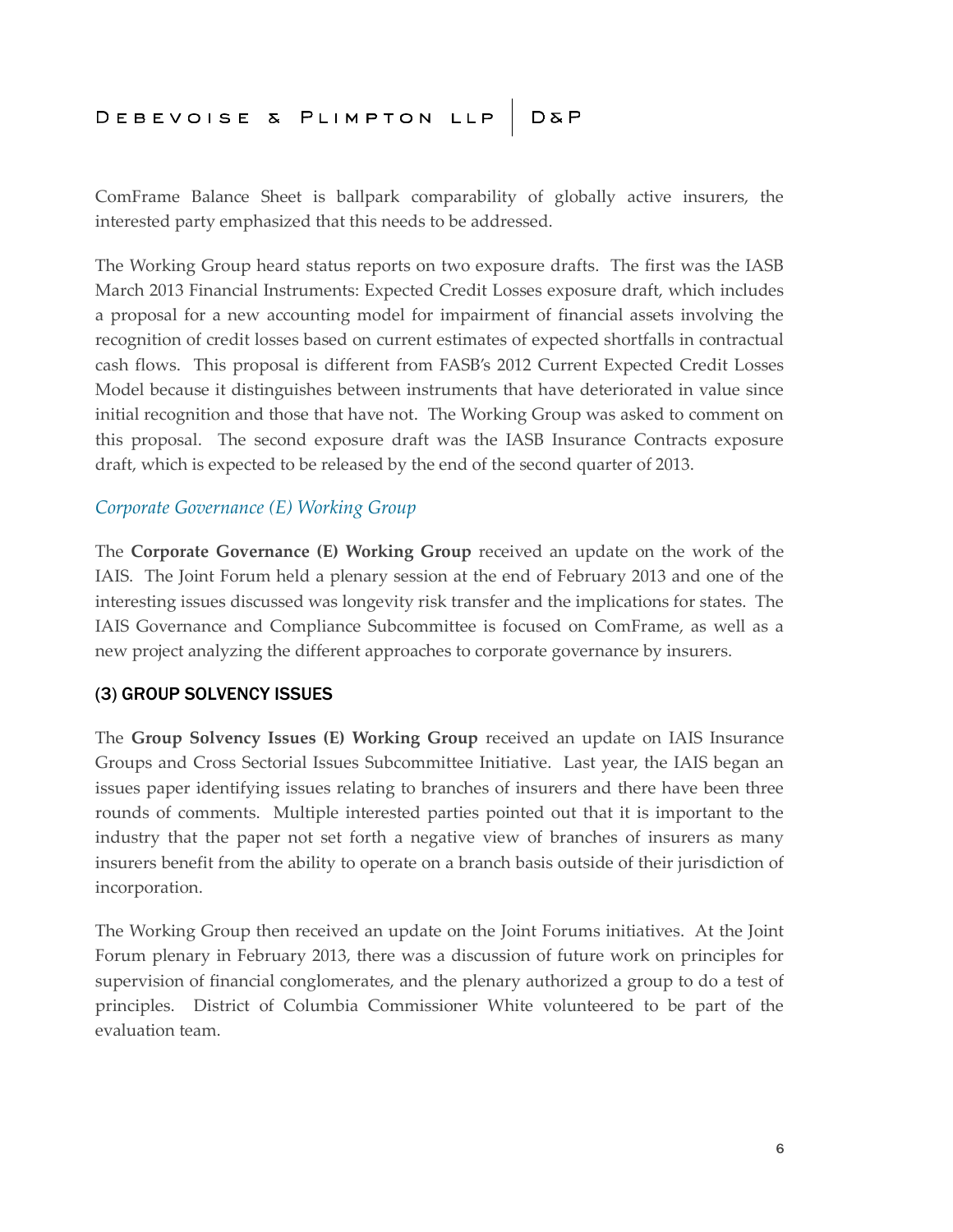The Working Group also:

- Received a report from the National Treatment and Coordination (E) Working Group regarding consolidated hearings.
- Adopted a draft memorandum with proposed NAIC Part A accreditation recommendations regarding the Risk Management and Own Risk and Solvency Assessment Model Act.
- Exposed revised NAIC Part B accreditation standards related to holding company analysis.

At the 2012 Fall National Meeting, the Working Group discussed a lack of understanding among international regulators and other parties of the U.S. regulatory approach to group supervision and expressed a desire to clarify the approach, including the role of the lead state/group supervisor. At the Spring National Meeting, the Working Group exposed, for a 60-day public comment period, a document with proposed changes to the NAIC Financial Analysis Handbook relating to the roles and responsibilities of the U.S. lead state. One key point relating to group supervision is that the groupwide supervisor cannot usurp the power of other jurisdictions. The Property Casualty Insurers Association of America distributed a copy of a white paper drafted on the topic of group supervision. PCI stated that group supervision is critical, but should be a supplement to legal entity supervision and should not interfere with the work of the legal entity supervisors. Additionally, PCI would strongly oppose a move to apply U.S. financial examinations at the group level.

### (4) CORPORATE GOVERNANCE

The **Corporate Governance (E) Working Group** adopted the long-awaited paper entitled "Proposed Response to a Comparative Analysis of Existing U.S. Corporate Governance Requirements." Vermont Commissioner Susan Donegan explained that the Working Group reached a consensus regarding certain difficult topics such as how to collect more frequent information on corporate governance policies and practices. After considering many ways to collect the information, the Working Group determined that the most direct, effective, and confidential way would be through the development of a new model law. The model law would be limited in scope and would require the collection of confidential information on an annual basis. The model law would provide the strongest confidentiality protections possible, including protecting confidential information from subpoena and open records laws, and the law would be designed to avoid overlapping requests for the same information. The ACLI expressed concerns with the development of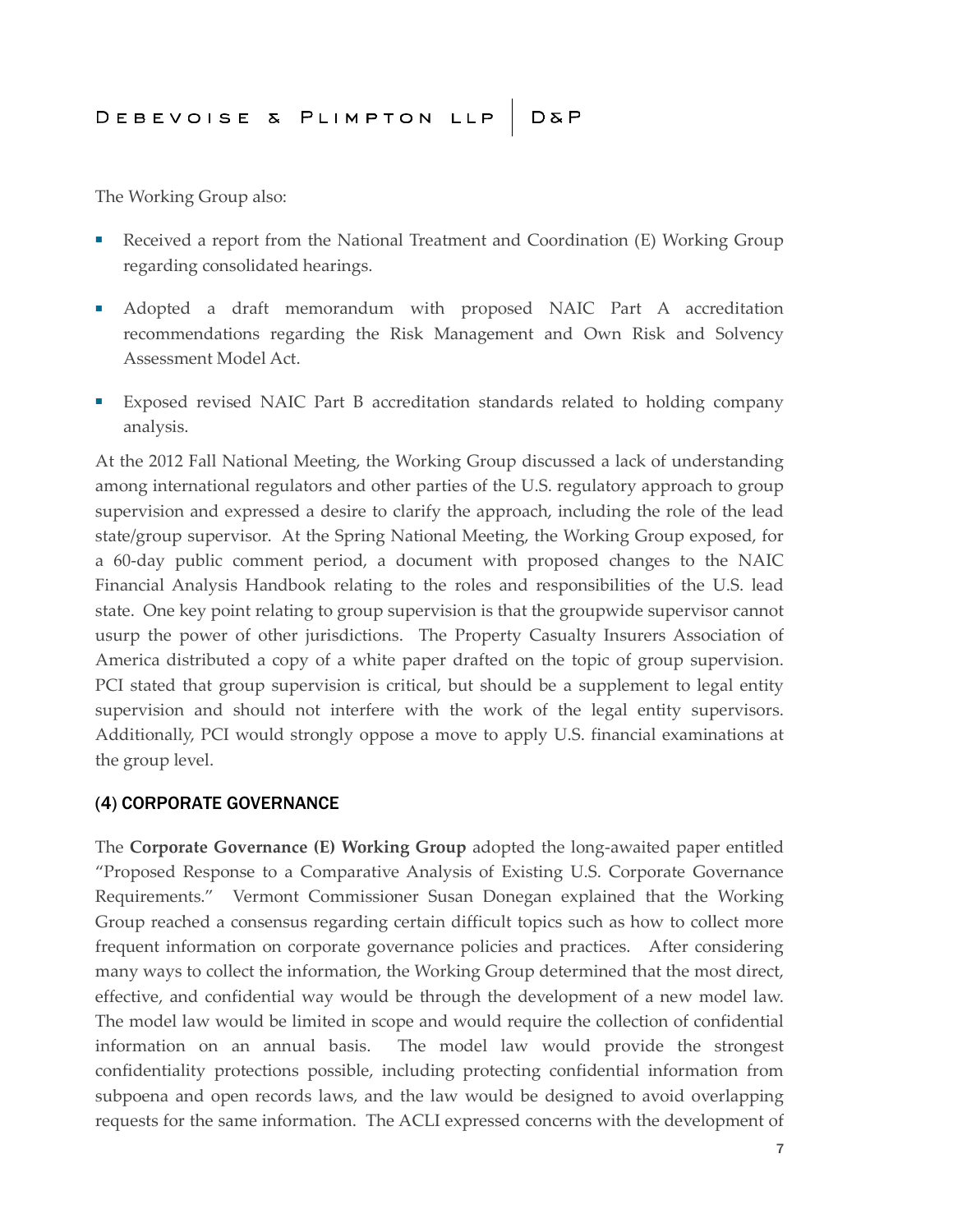a model law but stated that they are willing to work with the NAIC in the process, in particular relating to the issues of confidentiality and redundancy. Another interested party also raised the issue of confidentiality, including the complexity of various confidentiality provisions and the fact that some states have strong sunshine laws. In addition to creating a new model law, the Working Group proposed adding a new section to the Annual Financial Reporting Model Regulation, which would require large insurers to maintain an effective internal audit function capable of providing the audit committee with independent assurance regarding the insurer's governance, risk management and internal controls. The Working Group adopted the paper and the related model law development and model regulation revision requests. The paper and the related model law development and model regulation revision requests were subsequently adopted by the Solvency Modernization Initiative (E) Task Force and the Financial Condition (E) Committee.

### (5) FINANCIAL STABILITY (EX) TASK FORCE

The newly-formed **Financial Stability (EX) Task Force** held its inaugural meeting at the Spring National Meeting. Following the winding down of the AIG Task Force, the Executive (EX) Committee discussed financial stability and recognized the role that state insurance regulators play in ensuring domestic or global financial stability. The Task Force's charges are:

- Consider issues concerning domestic or global stability as they pertain to the role of state insurance regulators and make recommendations to the International Insurance Relations (G) Committee, the Government Relations (EX) Leadership Council or the International Insurance Relations (EX) Leadership Group, as appropriate.
- Consider state insurance regulators' input to national and international discussions on macro-financial vulnerabilities impacting the insurance sector.
- Serve as a forum to coordinate state insurance regulators' perspective on a wide variety of issues arising from the designation of U.S. insurance groups as "systemically important" both pre- and post-designation including:
	- Where appropriate, develop policy recommendations and/or guidance regarding the role, responsibilities and activities of state insurance regulators in the context of consolidated supervision resulting from designation.
	- Analyze proposed rules by the federal agencies that relate to financial stability.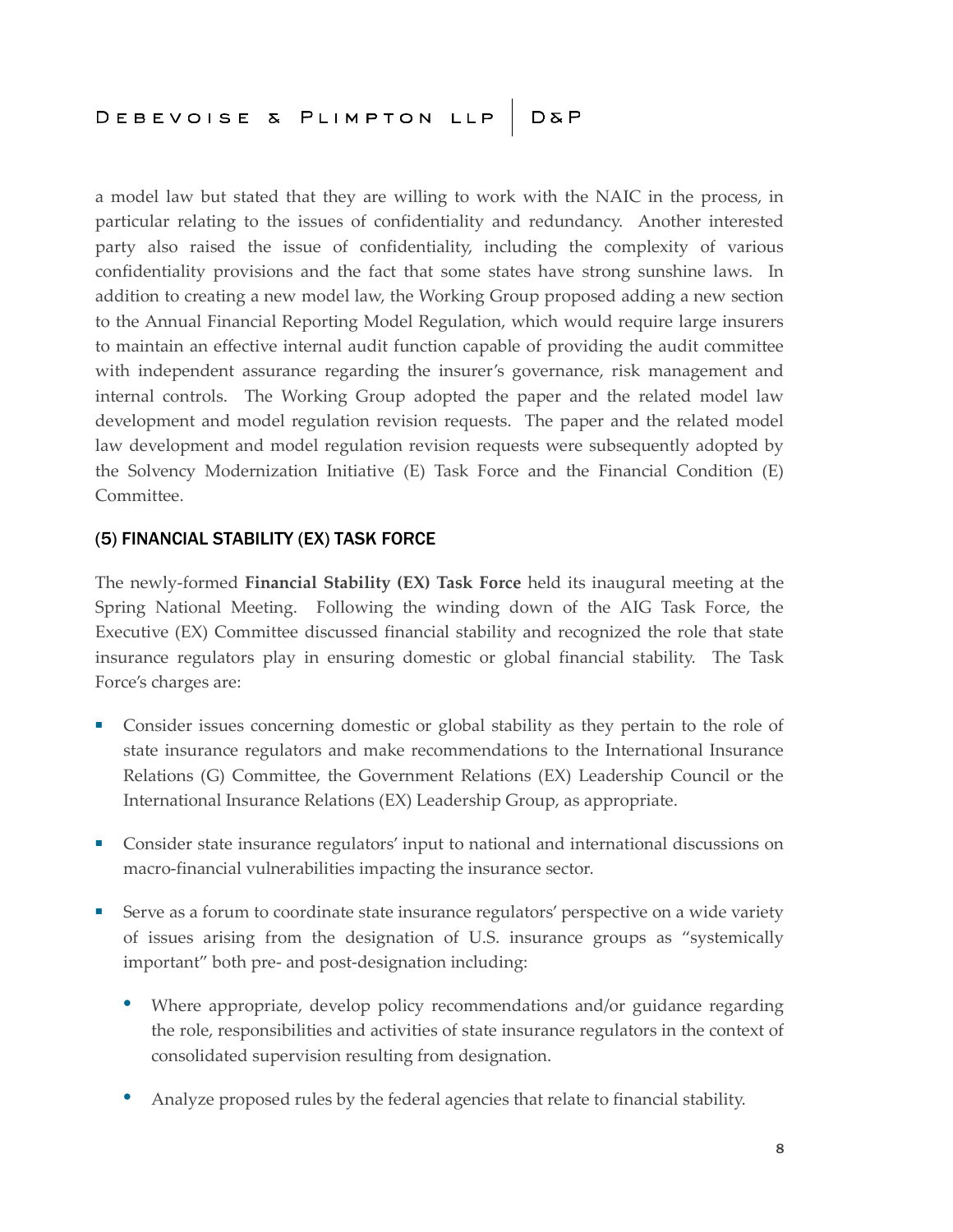- Analyze proposed policy measures regarding supervisory standards for globally systemic important insurers.
- Develop comment letters on such analysis for further consideration by the International Insurance Relations (G) Committee, the Government Relations (EX) Leadership Council or the International Insurance Relations (EX) Leadership Group, as appropriate.

The Task Force heard presentations on supervisory colleges, group supervision, macroprudential matters and federal developments. There was no discussion by the Task Force about what the next steps of the Task Force would be.

### (6) NAIC ACCREDITATION STANDARDS

### *Credit for Reinsurance Model Law and Model Regulation*

The **Executive (EX) Committee** and the **Plenary** each adopted the 2011 revisions to the Credit for Reinsurance Model Law and Model Regulation as NAIC accreditation standards. The Model Law provisions relating to reduced reinsurance collateral requirements for non-U.S. licensed reinsurers that are licensed and domiciled in qualified jurisdictions are permitted but not required for NAIC accreditation purposes.

### *Risk Management and Own Risk Solvency Assessment Model Act*

The **Financial Regulation Standards and Accreditation (F) Committee** exposed for a 30 day comment period adding the Risk Management and Own Risk Solvency Assessment Model Act as an NAIC accreditation standard. The Model Act requires that certain insurers perform an Own Risk Solvency Assessment which evaluates the adequacy of an insurer's capital levels in light of the insurer's unique business mix and strategy. The assessment consists of internal modeling and stress testing, designed and conducted by an insurer in accordance with prescribed regulatory criteria.

### *Standard Valuation Law*

The **Financial Regulation Standards and Accreditation (F) Committee** voted to delay on voting whether the 2009 revisions to the Standard Valuation Law (which implement life insurer principles-based reserving) should be an NAIC accreditation standard until the 2014 Spring National Meeting while the Committee monitors the implementation process. Many states, including New York, have publicly stated that they do not currently feel that principles-based reserving should be implemented by the Model Law. If the Model Law becomes an NAIC accreditation standard, every state that does not enact the Model Law in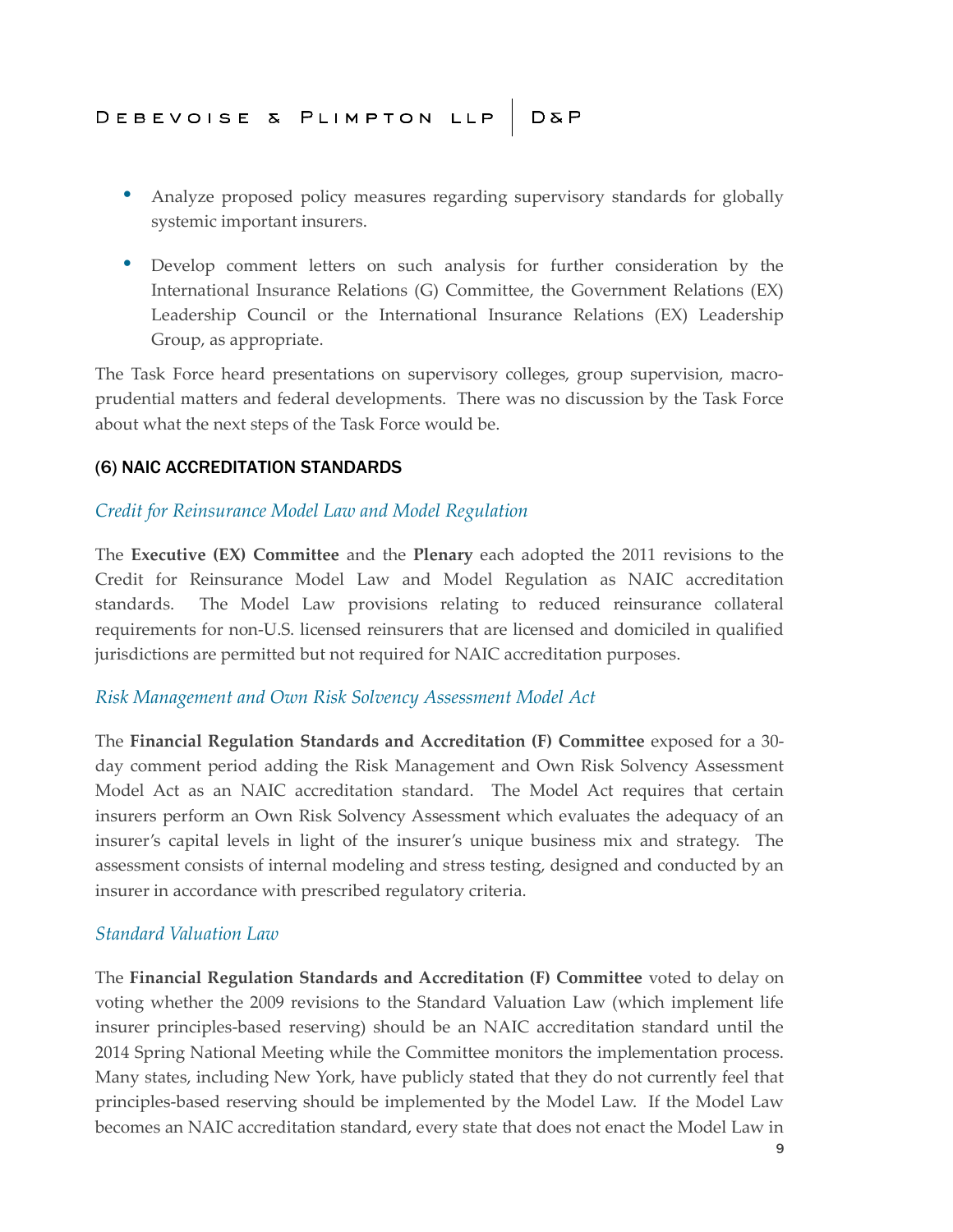the time allowed would risk losing its NAIC accreditation status. If that were to happen, accredited states would not accept examination reports of insurers conducted by a nonaccredited state, possibly causing domestic insurers of the non-accredited state to be subject to additional examinations, which can be time-consuming and expensive.

### *Insurance Holding Company System Regulatory Act and Model Regulation*

The **Financial Regulation Standards and Accreditation (F) Committee** also held a lively discussion regarding the 2010 revisions to the Insurance Holding Company System Regulatory Act and Model Regulation being added as an NAIC accreditation standard in reaction to a comment letter received requesting that the laws be amended to exempt smaller insurers from having to comply with the Enterprise Risk Report (Form F) requirement. The Committee received a report that certain states had already enacted such an exception amendment. In addition, an interested party requested that the change be incorporated into the Model Act. Some Committee members pointed out that the exemption of smaller insurers from this requirement was debated when the Model Act was drafted, and that to come to the Committee to request the change now was inappropriate. They suggested that the Committee send notices to the states that enacted laws exempting smaller insurers to let them know that there may be a deficiency in their regulatory framework that should be addressed.

### (7) LIFE INSURERS – PRINCPLES-BASED RESERVING

Formed before the Spring National Meeting, the **Principles-Based Reserving Implementation (EX) Task Force** discussed the implementation of principles-based reserving (PBR) legislation throughout the U.S. The Task Force charges fall into three categories (1) PBR Implementation Plan, (2) PBR legislative packet and (3) solution for captives and special purpose vehicles within the context of PBR.

A revised draft of the Principle-Based Reserving (PBR) Implementation Plan and Timeline, which was initially released at the 2012 Fall National Meeting, was discussed and released for a 30-day comment period. Since PBR will not apply until the Standard Valuation Law is adopted by a supermajority of jurisdictions (42) that represent at least 75% of the subject premium, and following that, implementation will be phased in over a three-year period, the Plan is intended to determine how to create an orderly implementation of PBR once adopted by a supermajority of states. This includes determining what resources the states will need in order to review PBR implementation by insurers, how to collect insurer-data that will be used to verify their modeling, how data will be reported, along with other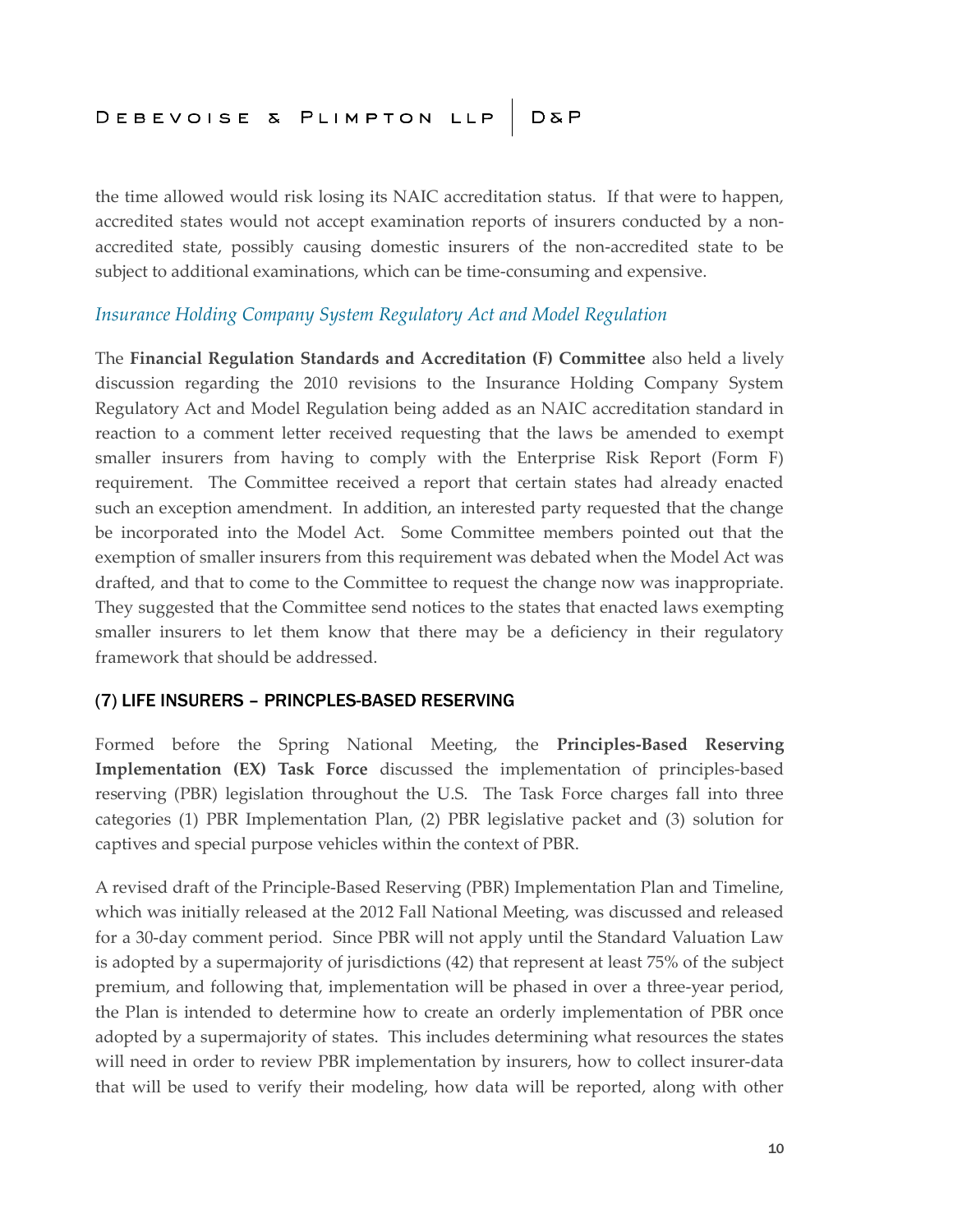changes to regulations and procedures that are based on the current formulaic reserving methodologies.

One of the concerns of states that did not vote for PBR raised during the 2012 Fall National Meeting was that the various state insurance regulators would have insufficient actuarial resources to implement PBR. Accordingly, the Task Force asked the Life Actuarial (A) Task Force to conduct a survey of the various state insurance regulators. The Task Force discussed the results of that survey, with many jurisdictions advising that they would need additional personnel in order to effectively review insurers once PBR was implemented. The Task Force expects to continue surveying the state insurance regulators to see if the perceived needs change as how PBR would be implemented becomes clearer in the next couple of years.

The Task Force received a report that the Standard Valuation Law has been introduced in the legislatures of nine states. In order to facilitate adoption and answer any basic questions legislators may have, the Task Force exposed a legislative brief that can be used by state insurance regulators presenting this legislation. The Task Force will hold a conference call to discuss and adopt the brief.

Finally, the Task Force received a report regarding captive and special purpose vehicle (SPV) activity from Rhode Island Superintendent Torti. Superintendent Torti explained that the white paper of the Captive and Special Purpose Vehicle Use (E) Subgroup regarding captive and SPV use was exposed for comment prior to the Spring National Meeting and that the comment period ends on April 29, 2013. Following the end of the exposure period, Superintendent Torti expects to send the white paper up to the Financial Condition (E) Committee for review. He noted that although the implementation of PBR may partially affect the use of captives and SPVs to finance redundant reserves, he still expects that insurers will still use them and that enhanced disclosure, among other changes, will be required.

### (8) RISK-BASED CAPITAL DEVELOPMENTS

### *Life Risk-Based Capital – MEAF*

The **Life Risk-Based Capital (E) Working Group** adopted, in a five-to-four vote, a proposal of the ACLI related to the life risk-based capital mortgage experience adjustment factor (MEAF) for commercial mortgages.

The purpose of the MEAF is to help calculate the appropriate amount of capital an insurer should hold based on the composition of the insurer's commercial mortgage portfolio, as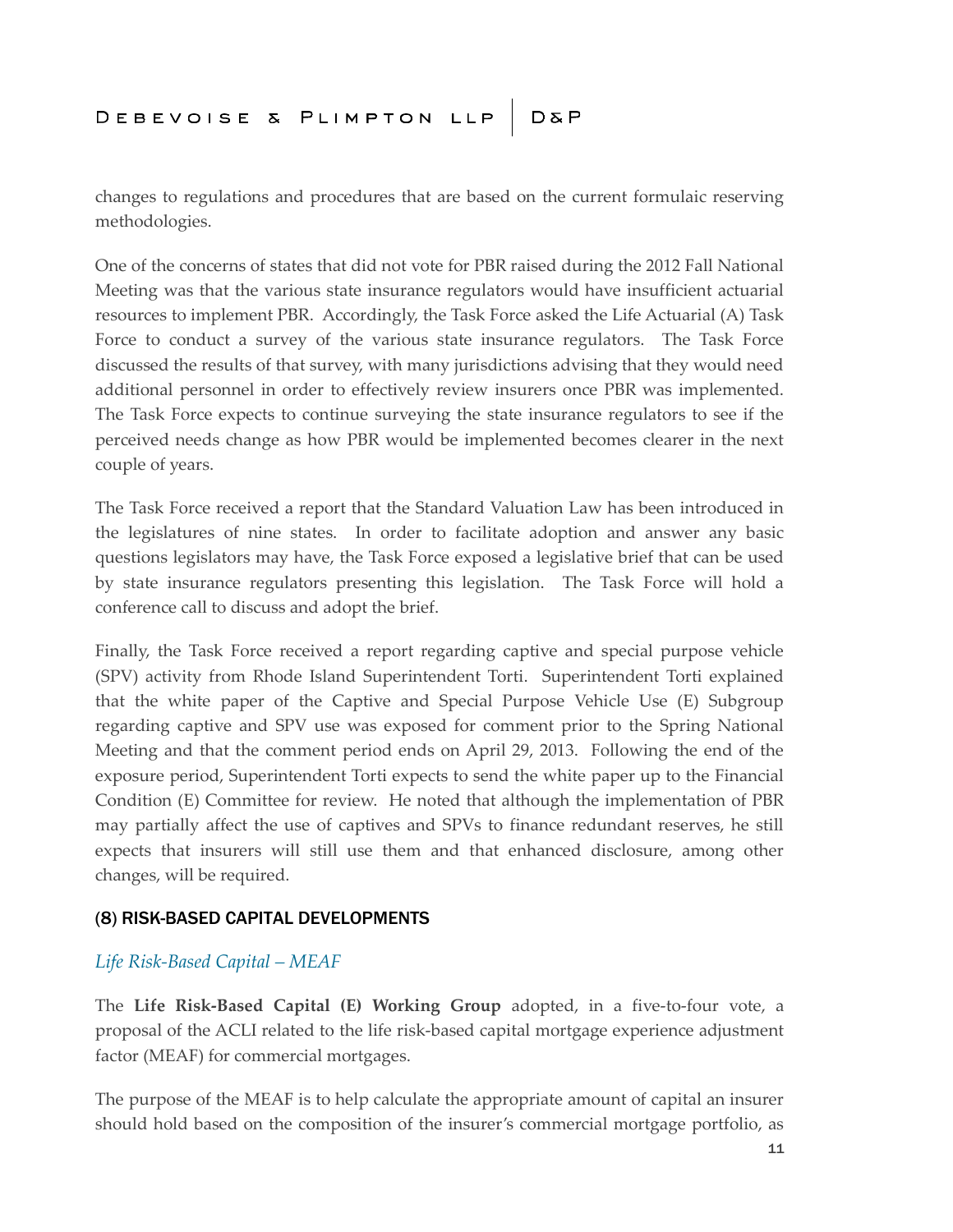commercial mortgages are not rated. The MEAF is calculated by dividing a measure of the insurer's historical commercial mortgage default experience by an industry average of commercial mortgage defaults calculated over the previous eight quarters. Since commercial mortgage default rates were very low until the recent financial crisis, the denominator in this equation was near zero. As a result, just one or two defaults in an insurer's commercial mortgage loan portfolio could cause a significant increase in the insurer's MEAF and therefore in its required risk-based capital. Interim measures were adopted by the of the Capital Adequacy (E) Task Force in the summer of 2009, while the ACLI and the Task Force worked on a more permanent solution which was adopted by the Task Force by a narrow margin at the Spring National Meeting. Although no explanation was given for the dissenting votes, which included New York and California, assumedly it is because the ACLI's proposal would relax capital standards.

The Working Group presented the ACLI MEAF proposal to the Capital Adequacy (E) Task Force and the Task Force chose to expose the proposal for two weeks giving its members a chance to review it further.

### *Property/Casualty Risk-Based Capital – Reinsurance Credit Risk*

The **Property/Casualty Risk-Based Capital (E) Working Group** received a presentation from the American Academy of Actuaries regarding their report on reinsurance credit risk, which was prepared at the request of the NAIC. The report reviewed the current treatment of reinsurance credit risk in the NAIC risk-based capital formula and noted that the NAIC may want to consider reviewing that treatment since the current 10% reinsurance risk charge may be too high and it may not be reasonable to apply such a charge uniformly across reinsurers. The Academy's report also noted that reinsurance credit risk should include all risks related to reinsurance transactions (*e.g.*, commutation risk) and not just risk related to reinsurer default.

### *Investment Risk-Based Capital*

The **Investment Risk-Based Capital (E) Working Group** received a presentation from the American Academy of Actuaries on the status of the corporate bond model development. The remaining critical tasks include finalizing total loss and tax assumptions and defining the representative portfolio. The Academy expects to begin testing the model in July 2013. The Working Group will have to decide on the structure of C-1 charges, the risk-based capital protection level and the degree of consistency between asset classes.

The Working Group also received two reports from the ACLI summarizing recommendations to update life insurers' risk-based capital for derivatives and common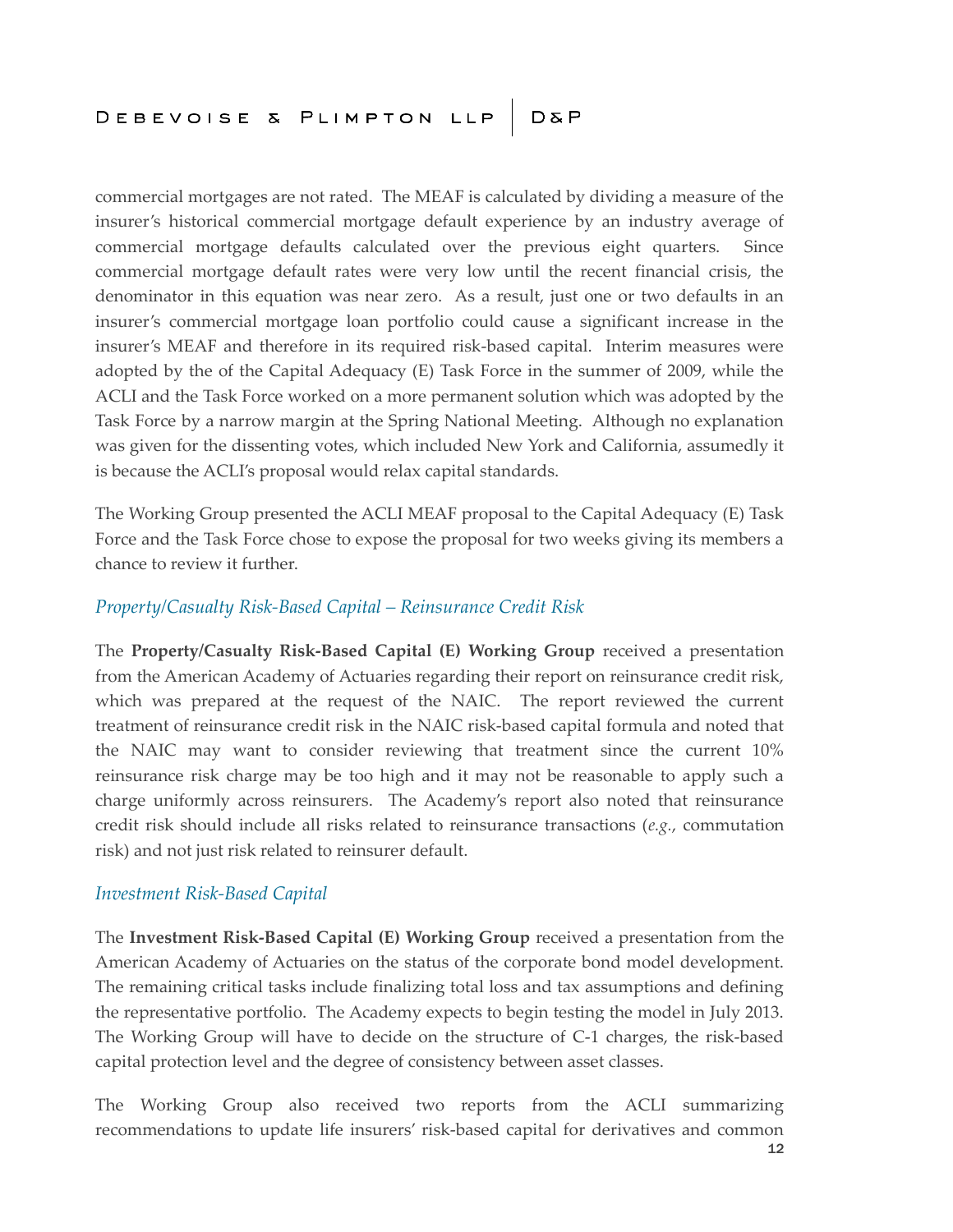stock. The Working Group adopted a motion to receive and expose the reports for a 40 day comment period ending May 16, 2013.

### *Working Capital Finance Investments*

The **Capital Adequacy (E) Task Force** discussed Working Capital Finance Investments and adopted structural risk-based capital changes that will allow this type of investment to be reported on statutory annual statement Schedule BA for the 2013 reporting year. The riskbased capital charge will be set over the next few months. Interested parties emphasized that in terms of credit risk, this type of investment should be rated NAIC 1 or 2 like the underlying credit.

### (9) LIFE INSURERS – CONTINGENT DEFERRED ANNUITIES

The **Contingent Deferred Annuity (A) Working Group** continued its mandate from the Life Insurance and Annuities (A) Committee to evaluate the consumer protection and solvency issues related to contingent deferred annuities (CDAs). The Working Group previously gathered information from the life insurance industry, interested parties, SEC staff, FINRA and consumer representative, among others, in order to determine how CDAs should be regulated. These findings were published by the Working Group in a February 2013 memorandum.

The Working Group adopted and presented to the Committee its lengthy recommendations regarding CDAs. In the recommendations, a "Contingent Deferred Annuity" is defined as:

"an annuity contract that establishes a life insurer's obligation to make periodic payments for the annuitant's lifetime at the time designated investments, which are not owned or held by the insurer, are depleted to a contractually defined amount due to contractually-permitted withdrawals, market performance, fees and/or other charges."

As reflected in the definition, CDAs cannot simply be described as fixed or variable annuities, and the recommendations of the Working Group reflect this point and the points that certain changes will need to be made in order to regulate and account for CDAs appropriately, including a number of items that the Working Group asked the Committee to refer to existing NAIC committees. Specific items left for referral to other NAIC committees include reserving requirements, financial reporting requirements and changes to existing model laws and regulations related to annuities. In addition, the Working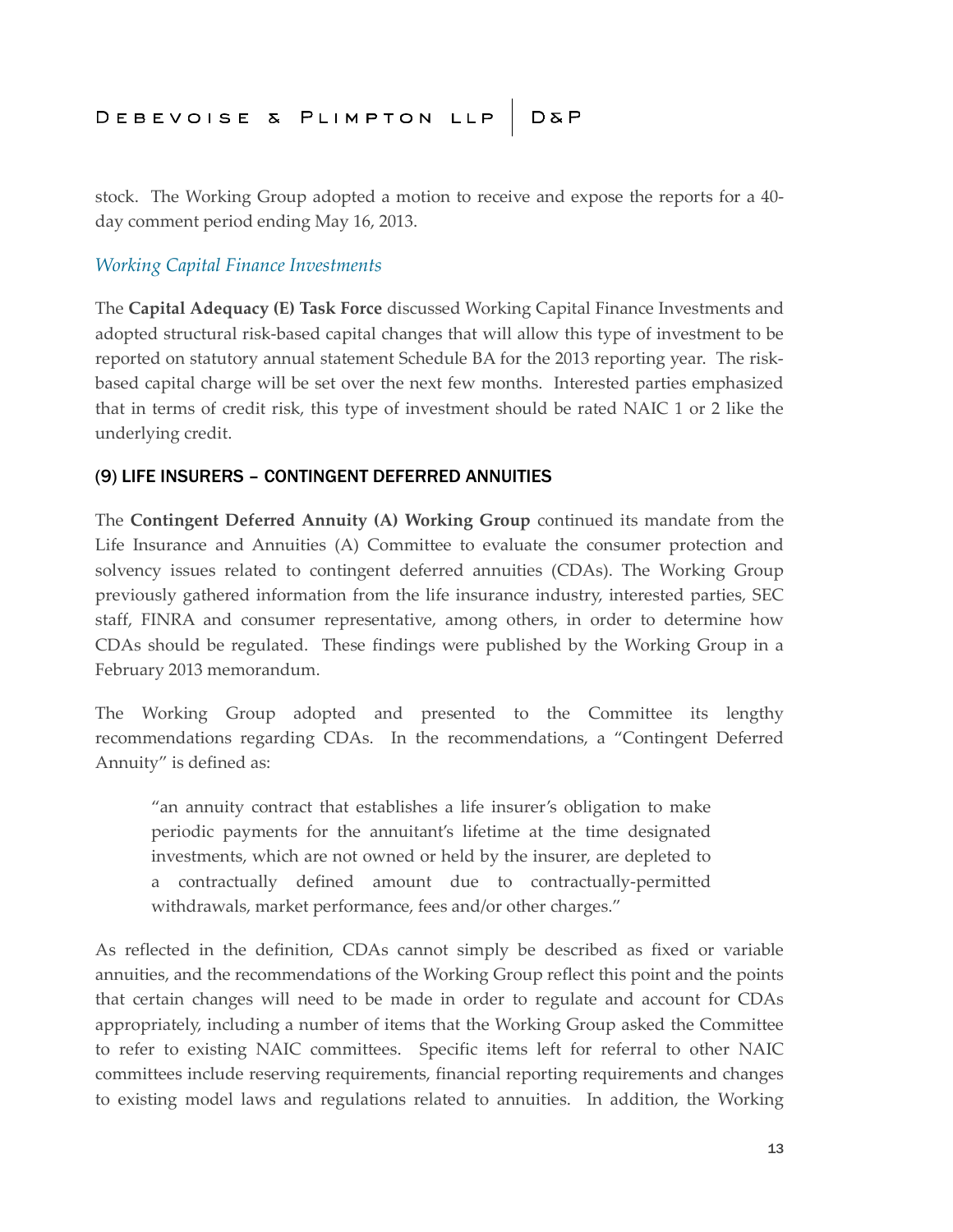Group requested that life insurers file a CDA contract as CDA, and not as a fixed or variable annuity.

The Committee adopted the Working Group's recommendations and expects to hold a conference call during which it will be determined to which committees the various items in the recommendations will be referred.

### (10) VALUATION OF SECURITIES

### *RMBS/CMBS Quarterly Reporting*

The **Valuation of Securities (E) Task Force** received an update regarding quarterly reporting of RMBS and CMBS securities. The SVO drafted proposed text for the NAIC Purposes and Procedures Manual endorsing the view that insurers could use breakpoints from the prior year-end or credit ratings assigned by NAIC Credit Rating Providers for CMBS and RMBS. The Task Force referred this proposed approach to the Statutory Accounting Principles (E) Working Group for incorporation into NAIC Accounting Practice and Procedures Manual SSAP No. 43R (Loan-backed and Structured Securities). The Task Force also received a presentation on recent market statistics for RMBS and CMBS.

### *RMBS/CMBS Modeling*

The **Valuation of Securities (E) Task Force** heard from Matti Peltonen of the New York Department of Financial Services on proposed changes to the SVO Purposes and Procedures Manual regarding RMBS/CMBS modeling. The first proposed change is to use the risk-free curve (U.S. Treasury strip curve) rather than the security's coupon rate as the discount rate in determining the net present value of expected loss. The idea behind this change is that a security should not have a lower risk-based capital charge just because it has a higher coupon rate. The second proposed change is to take into account interest shortfall in addition to principal loss when calculating the expected loss. The Task Force voted to expose the proposal for 30 days.

### *Mandatory Convertible Securities*

The **Valuation of Securities (E) Task Force** adopted amendments to the SVO Purposes and Procedures Manual for mandatory convertible securities in response to statutory accounting changes. On April 6, 2013, the Statutory Accounting Principles (E) Working Group adopted changes to NAIC Accounting Practice and Procedures Manual SSAP No. 26 (Bonds, Excluding Loan-Backed and Structured Securities) to include a new definition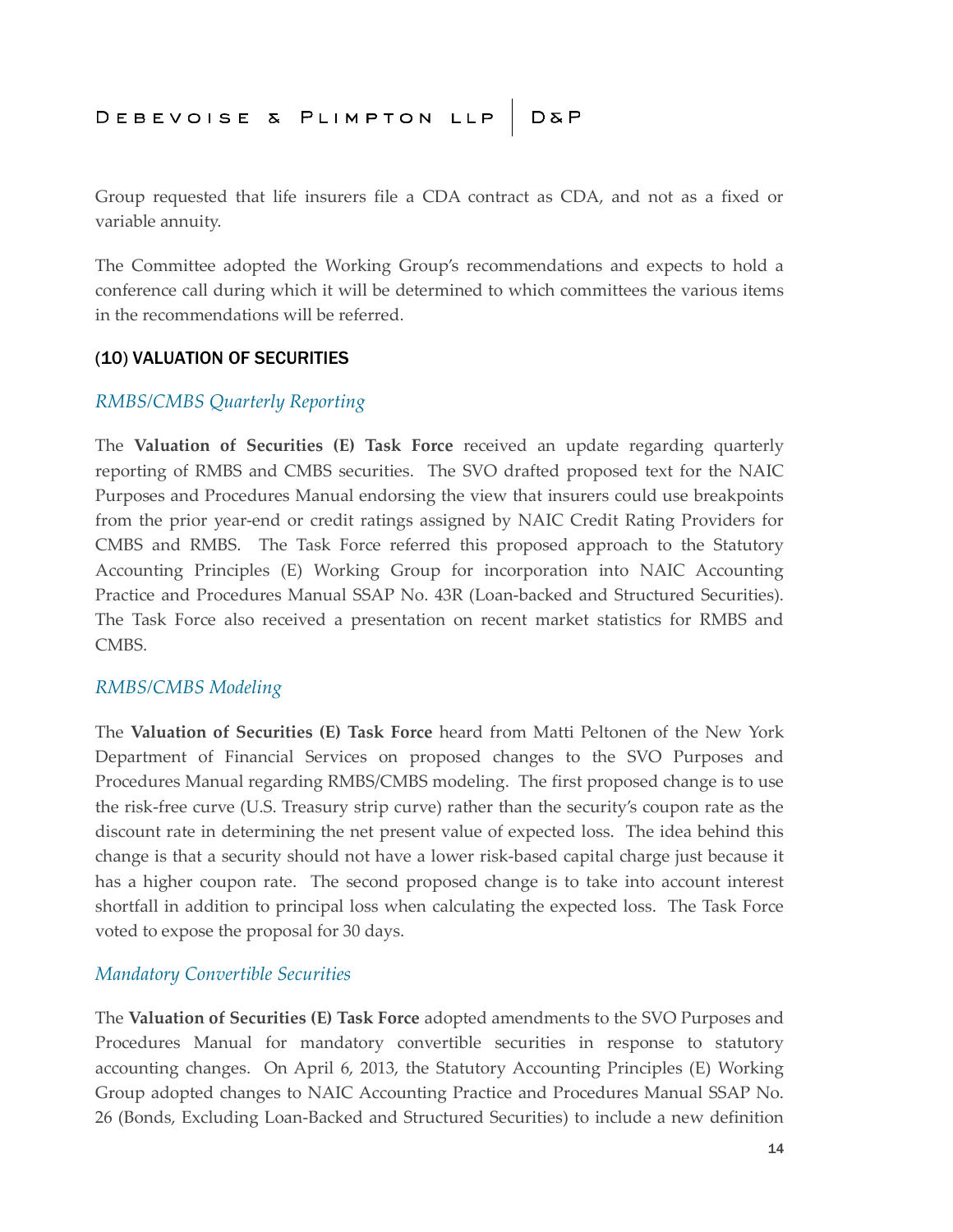of mandatory convertible securities and change the pre-conversion valuation method to the lower of amortized cost or fair value. The changes to the SVO Purposes and Procedures Manual exempt mandatory convertible securities from being assigned NAIC 6S under the new SVO classification procedures. The change in definition was also referred to the Capital Adequacy (E) Task Force to ensure the definition of mandatory convertible securities in the risk-based capital instructions refers to SSAP No. 26.

### *Recalibration Project*

At the 2012 Fall National Meeting, the **Valuation of Securities (E) Task Force** received the SVO proposed definitions for NAIC Designation categories under the Recalibration Project. The Task Force has received comment letters on the proposed definitions for the NAIC Designation categories for corporate, municipal and asset-backed securities. The comment letters request that the SVO staff wait until the Investment RBC (E) Working Group establishes recommendations for these designations before continuing work. The SVO staff is to meet with the American Academy of Actuaries representatives to discuss the objectives of the Recalibration Project, which will assist the Task Force in making more informed decisions regarding the project.

### *Foreign Audit Requirements*

The ACLI sent a letter to the **Valuation of Securities (E) Task Force** before the 2012 Summer National Meeting regarding a proposed amendment to the SVO Purposes and Procedures Manual to modify the NAIC policy on foreign audit requirements. The letter asked the NAIC to allow the use of foreign securities GAAP without reconciliation to U.S. GAAP for issuers in certain countries. Canada, Australia and the U.K. are currently exempt from reconciliation. At that meeting, the Task Force moved to expose the letter for a 45-day comment period and requested comments as to how the SVO should evaluate the list of countries and what resources might be necessary to maintain the list.

At the 2012 Fall National Meeting, Kevin Fry pointed out that there was some concern about this in the SVO. The Task Force adopted a proposal that the SVO will work with ACLI representatives to evaluate whether there are information resources that would permit the SVO to use financial information presented on the basis of a country's GAAP to conduct credit analysis comparable to the analysis performed using U.S. GAAP or official International Financial Reporting Standards.

At the Spring National Meeting, the NAIC's Bob Carcano provided the Task Force with an update that the SVO has been working with ACLI and they have agreed to focus on German GAAP as a first step in the analysis. The objective is that once the parameters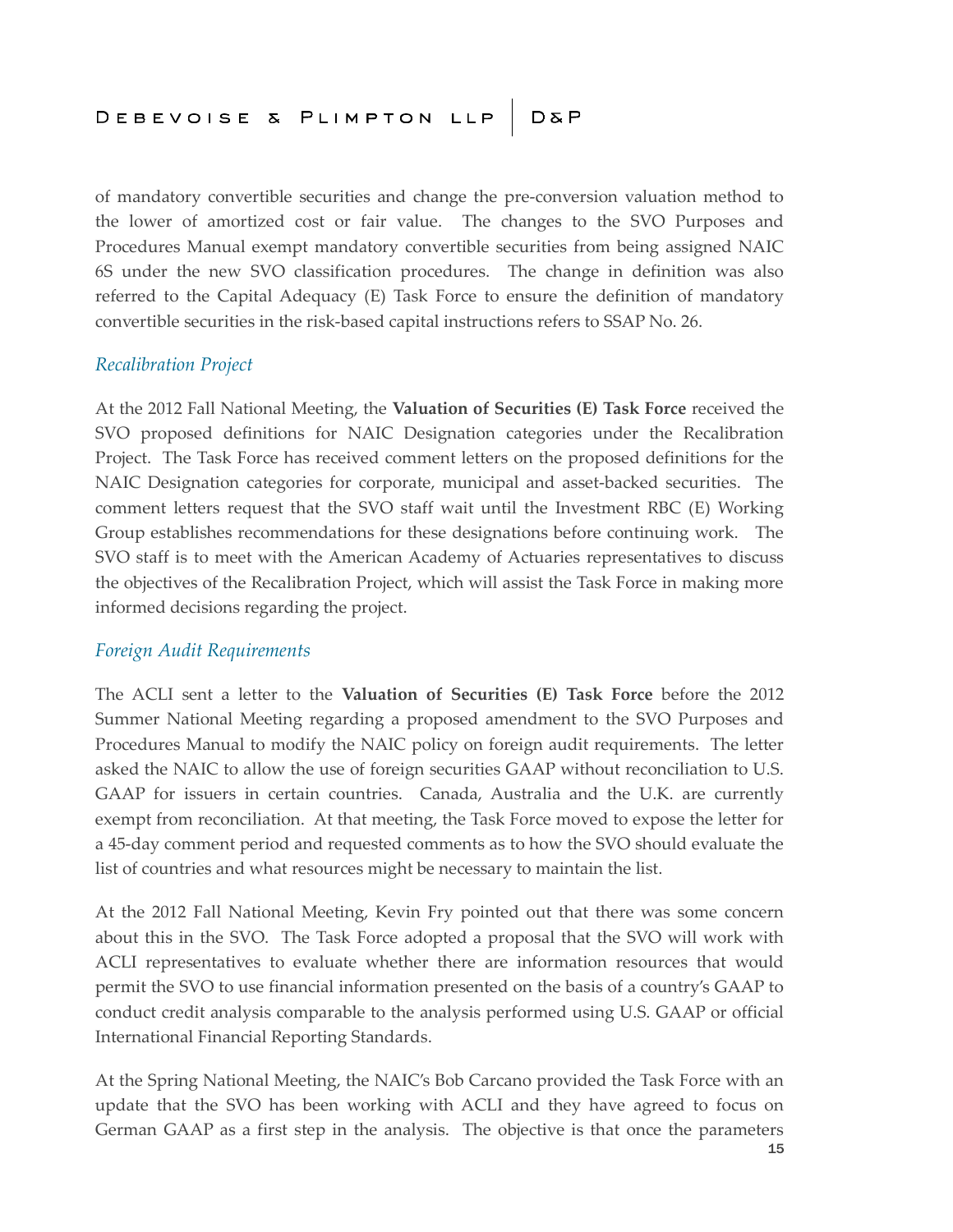have been finalized, they can conduct a review of actual transactions and see whether there is a big difference in the NAIC rating that results. This process is ongoing and there is no recommendation yet.

### (11) OTHER MATTERS

### *Federal Home Loan Banks' Proposed Receivership Legislation*

The **Federal Home Loan Bank Legislation (E) Subgroup** received a presentation from representatives of the Federal Home Loan Banks (FHL Banks) regarding their proposed legislation that would exempt the FHL Banks' security agreements from stay and voidable preference provisions of state insurance insolvency laws. Such legislation would acknowledge the FHL Banks' priority status as secured creditors in state insurance insolvency proceedings just as current FDIC regulations do in the banking context. The Subgroup adopted a memo to state insurance regulators requesting that approval of the FHL Banks' legislative request be granted only after the NAIC has fully studied the insurance receivership considerations and a recommendation is finalized.

### *Life Insurers – New Annuity Buyer's Guide*

The **Annuity Disclosure (A) Working Group** adopted a final version of the Annuity Buyer's Guide, which will be distributed to potential buyers of annuities, and which is intended to allow them to make a more informed purchase. The Working Group was formed in the fall of 2008 in order to improve the disclosure of information provided for annuity products and provide insurers with uniform guidance on developing disclosure practices and monitoring the distribution of annuities. The Annuity Buyer's Guide is required to be distributed to consumers under the NAIC Annuity Disclosure Model Regulation which defines the "Buyer's Guide" as the NAIC approved Annuity Buyer's Guide.

The Life Insurance and Annuities (A) Committee accepted the Annuity Buyer's Guide adopted by the Working Group, and moved to allow the Working Group to continue its work until the end of the year in order to oversee the creation of an electronic version of the guide, to determine whether different versions will be required for variable and fixed annuities, and to handle any minor changes required as more people review the guide.

### *Property/Casualty Insurers – Catastrophe Insurance*

The **Catastrophe Insurance (C) Working Group** received an update on the National Flood Insurance Program, which was reformed in 2012 to eliminate artificially low rates and